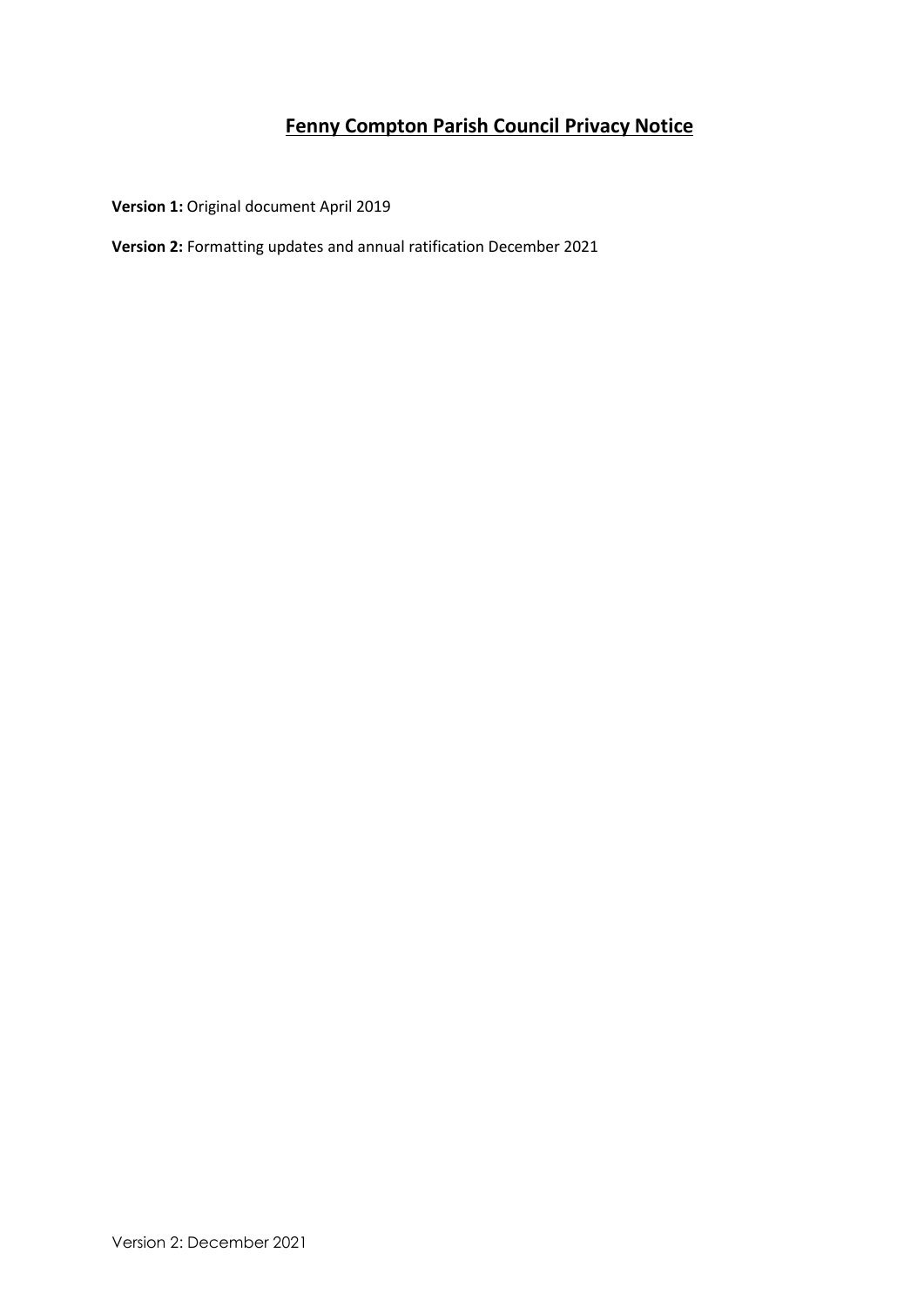## **Fenny Compton Parish Council Privacy Notice**

## **Your personal data – what is it?**

"Personal data" is any information about a living individual which allows them to be identified from that data (for example a name, photographs, videos, email address, or address). Identification can be directly using the data itself or by combining it with other information which helps to identify a living individual (e.g. a list of staff may contain personnel ID numbers rather than names but if you use a list a separate list of the ID numbers which give the corresponding names to identify the staff in the first list then the first list will also be treated as personal data). The processing of personal data is governed by legislation relating to personal data which applies in the United Kingdom including the General Data Protection Regulation (the "GDPR) and other legislation relating to personal data and rights such as the Human Rights Act

## **Who are we?**

This Privacy Notice is provided to you by the Fenny Compton Parish Council which is the data controller for your data

## **Other data controllers the council works with:**

- Warwickshire County Council
- Stratford upon Avon District Council
- Community groups
- Charities
- Other not for profit entities
- **Contractors**
- Credit reference agencies

We may need to share your personal data we hold with them so that they can carry out their responsibilities to the council. If we and the other data controllers listed above are processing your data jointly for the same purposes, then the council and the other data controllers may be "joint data controllers" which mean we are all collectively responsible to you for your data. Where each of the parties listed above are processing your data for their own independent purposes then each of us will be independently responsible to you and if you have any questions, wish to exercise any of your rights (see below) or wish to raise a complaint, you should do so directly to the relevant data controller

A description of what personal data the council processes and for what purposes is set out in this Privacy Notice

## **The council will process some or all of the following personal data where necessary to perform its tasks:**

- Names, titles, and aliases, photographs;
- Contact details such as telephone numbers, addresses, and email addresses;
- Where they are relevant to the services provided by a council, or where you provide them to us, we may process information such as gender, age, marital status, nationality, education/work history, academic/professional qualifications, hobbies, family composition, and dependants;
- Where you pay for activities such as use of a council hall, financial identifiers such as bank account numbers, payment card numbers, payment/transaction identifiers, policy numbers, and claim numbers;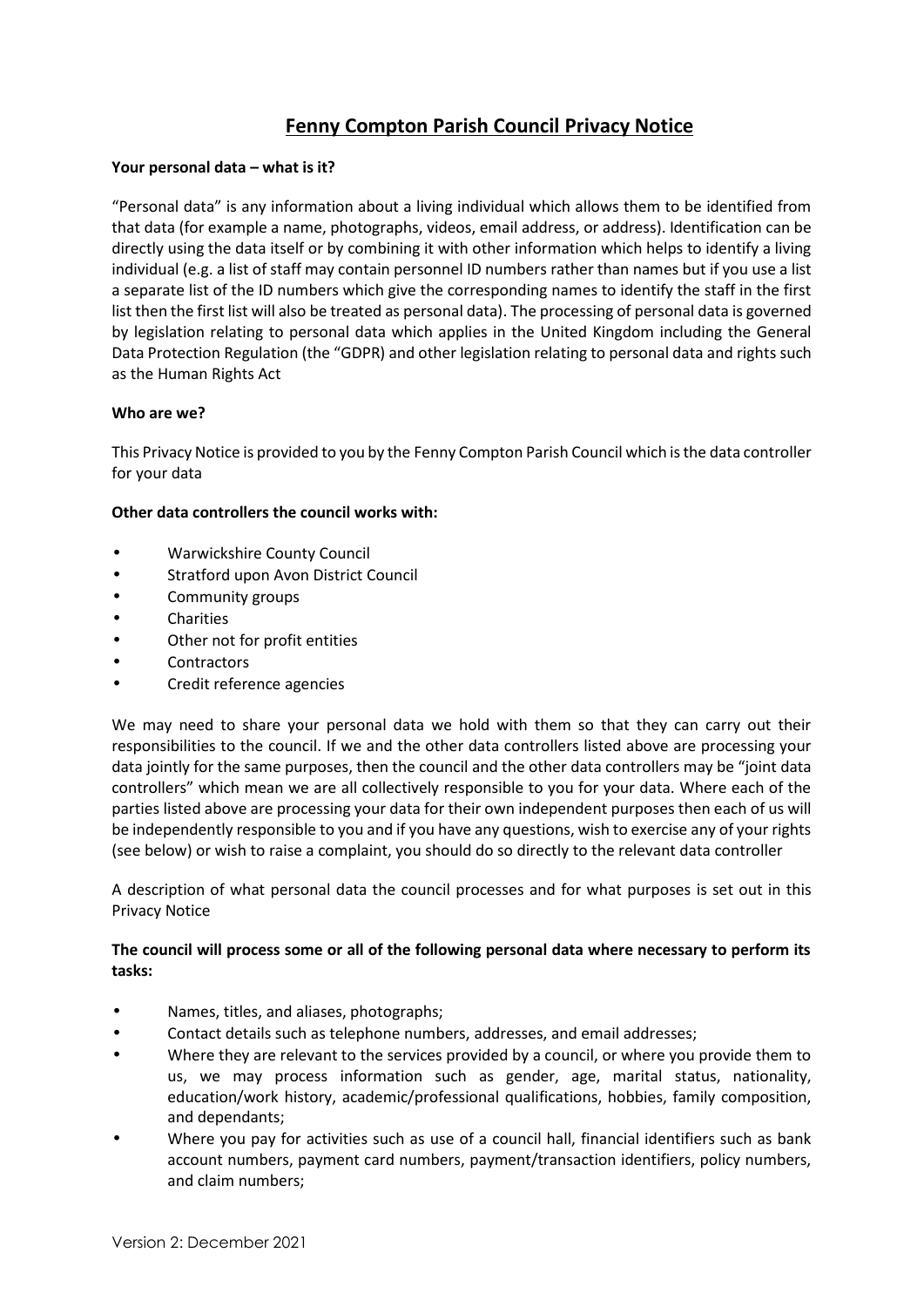The personal data we process may include sensitive or other special categories of personal data such as criminal convictions, racial or ethnic origin, mental and physical health, details of injuries, medication/treatment received, political beliefs, trade union affiliation, genetic data, biometric data, data concerning and sexual life or orientation.

### **How we use sensitive personal data**

- We may process sensitive personal data including, as appropriate:
	- information about your physical or mental health or condition in order to monitor sick leave and take decisions on your fitness for work;
	- your racial or ethnic origin or religious or similar information in order to monitor compliance with equal opportunities legislation;
	- in order to comply with legal requirements and obligations to third parties.
- These types of data are described in the GDPR as "Special categories of data" and require higher levels of protection. We need to have further justification for collecting, storing and using this type of personal data.
- We may process special categories of personal data in the following circumstances:
	- In limited circumstances, with your explicit written consent.
	- Where we need to carry out our legal obligations.
	- Where it is needed in the public interest.
- Less commonly, we may process this type of personal data where it is needed in relation to legal claims or where it is needed to protect your interests (or someone else's interests) and you are not capable of giving your consent, or where you have already made the information public.

#### **Do we need your consent to process your sensitive personal data?**

 In limited circumstances, we may approach you for your written consent to allow us to process certain sensitive personal data. If we do so, we will provide you with full details of the personal data that we would like and the reason we need it, so that you can carefully consider whether you wish to consent.

## **The council will comply with data protection law. This says that the personal data we hold about you must be:**

- Used lawfully, fairly and in a transparent way.
- Collected only for valid purposes that we have clearly explained to you and not used in any way that is incompatible with those purposes.
- Relevant to the purposes we have told you about and limited only to those purposes.
- Accurate and kept up to date.
- Kept only as long as necessary for the purposes we have told you about.
- Kept and destroyed securely including ensuring that appropriate technical and security measures are in place to protect your personal data to protect personal data from loss, misuse, unauthorised access and disclosure.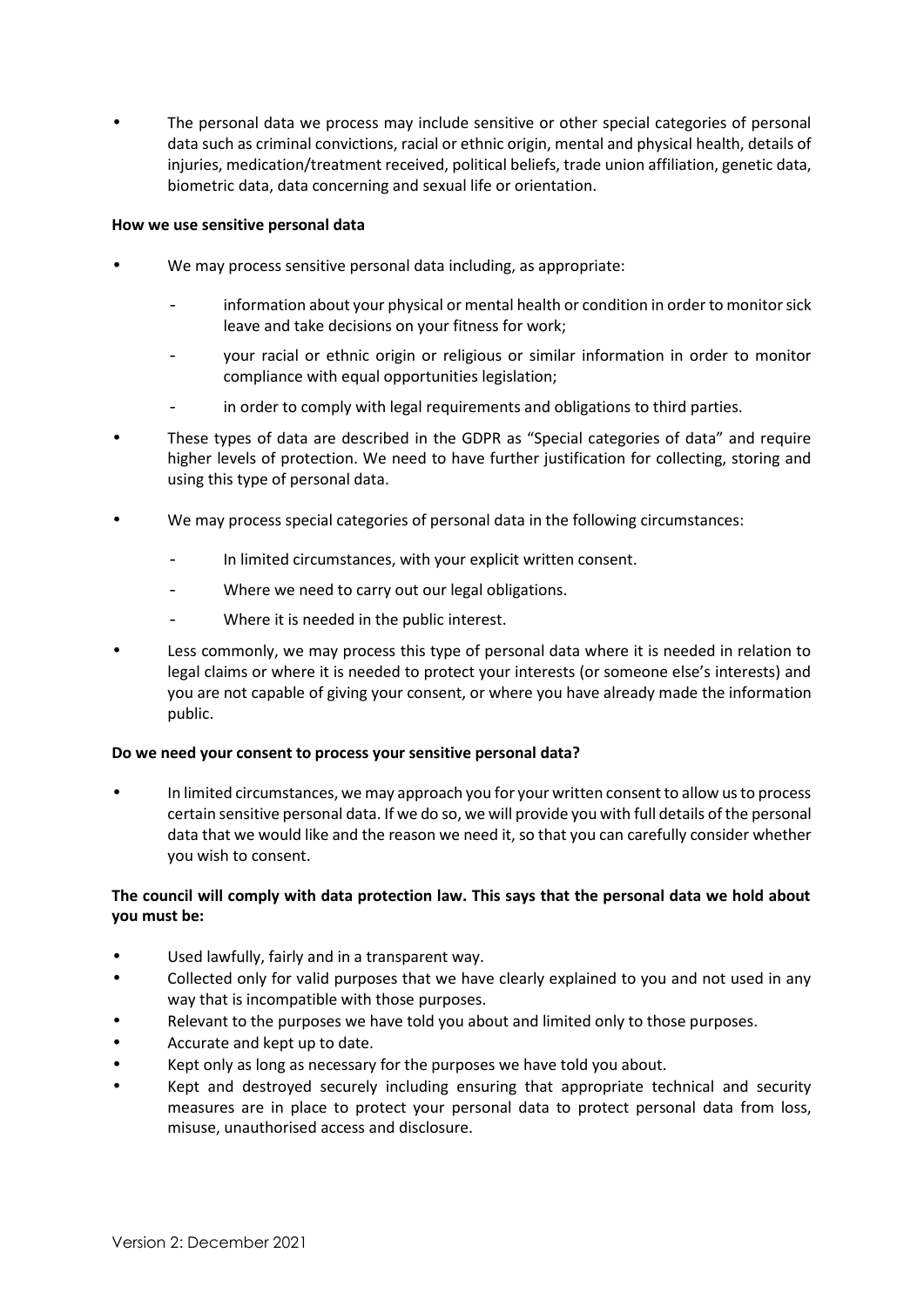## **We use your personal data for some or all of the following purposes:**

- To deliver public services including to understand your needs to provide the services that you request and to understand what we can do for you and inform you of other relevant services;
- To confirm your identity to provide some services;
- To contact you by post, email, telephone or using social media (e.g., Facebook, Twitter, WhatsApp);
- To help us to build up a picture of how we are performing;
- To prevent and detect fraud and corruption in the use of public funds and where necessary for the law enforcement functions;
- To enable us to meet all legal and statutory obligations and powers including any delegated functions;
- To carry out comprehensive safeguarding procedures (including due diligence and complaints handling) in accordance with best safeguarding practice from time to time with the aim of ensuring that all children and adults-at-risk are provided with safe environments and generally as necessary to protect individuals from harm or injury;
- To promote the interests of the council;
- To maintain our own accounts and records;
- To seek your views, opinions or comments;
- To notify you of changes to our facilities, services, events and staff, councillors and other role holders;
- To send you communications which you have requested and that may be of interest to you. These may include information about campaigns, appeals, other new projects or initiatives;
- To process relevant financial transactions including grants and payments for goods and services supplied to the council
- To allow the statistical analysis of data so we can plan the provision of services

Our processing may also include the use of CCTV systems for the prevention and prosecution of crime.

#### **What is the legal basis for processing your personal data?**

The council is a public authority and has certain powers and obligations. Most of your personal data is processed for compliance with a legal obligation which includes the discharge of the council's statutory functions and powers. Sometimes when exercising these powers or duties it is necessary to process personal data of residents or people using the council's services. We will always take into account your interests and rights. This Privacy Notice sets out your rights and the council's obligations to you

We may process personal data if it is necessary for the performance of a contract with you, or to take steps to enter into a contract. An example of this would be processing your data in connection with the use of sports facilities, or the acceptance of an allotment garden tenancy

Sometimes the use of your personal data requires your consent. We will first obtain your consent to that use

#### **Sharing your personal data**

This section provides information about the third parties with whom the council may share your personal data. These third parties have an obligation to put in place appropriate security measures and will be responsible to you directly for the manner in which they process and protect your personal data. It is likely that we will need to share your data with some or all of the following (but only where necessary):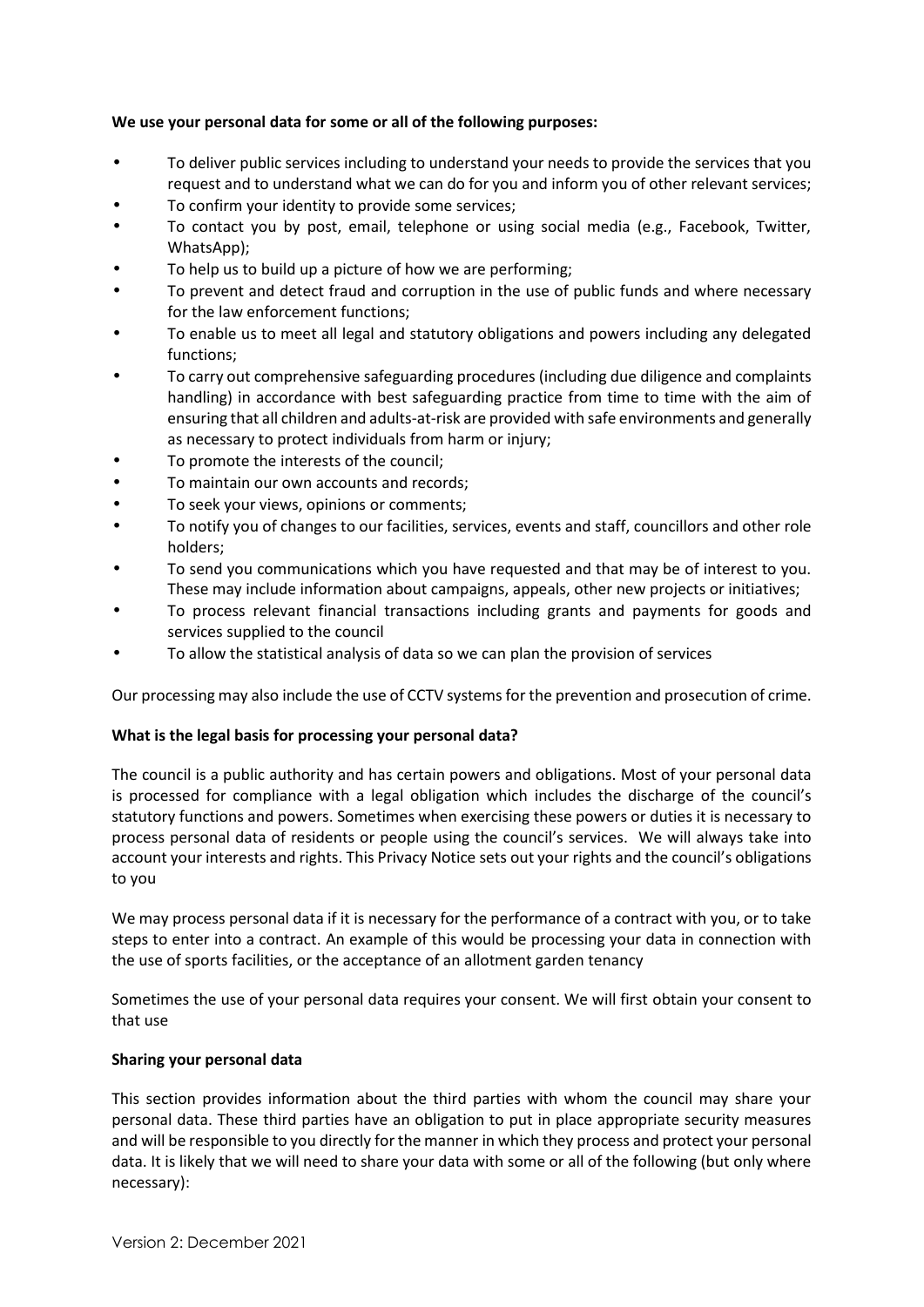- The data controllers listed above under the heading "Other data controllers the council works with";
- Our agents, suppliers and contractors. For example, we may ask a commercial provider to publish or distribute newsletters on our behalf, or to maintain our database software;
- On occasion, other local authorities or not for profit bodies with which we are carrying out joint ventures e.g. in relation to facilities or events for the community.

#### **How long do we keep your personal data?**

We will keep some records permanently if we are legally required to do so. We may keep some other records for an extended period of time. For example, it is currently best practice to keep financial records for a minimum period of 8 years to support HMRC audits or provide tax information. We may have legal obligations to retain some data in connection with our statutory obligations as a public authority. The council is permitted to retain data in order to defend or pursue claims. In some cases the law imposes a time limit for such claims (for example 3 years for personal injury claims or 6 years for contract claims). We will retain some personal data for this purpose as long as we believe it is necessary to be able to defend or pursue a claim. In general, we will endeavour to keep data only for as long as we need it. This means that we will delete it when it is no longer needed

#### **Your rights and your personal data**

You have the following rights with respect to your personal data:

When exercising any of the rights listed below, in order to process your request, we may need to verify your identity for your security. In such cases we will need you to respond with proof of your identity before you can exercise these rights.

#### *1) The right to access personal data we hold on you*

- At any point you can contact us to request the personal data we hold on you as well as why we have that personal data, who has access to the personal data and where we obtained the personal data from. Once we have received your request we will respond within one month.
- There are no fees or charges for the first request but additional requests for the same personal data or requests which are manifestly unfounded or excessive may be subject to an administrative fee.

#### *2) The right to correct and update the personal data we hold on you*

 If the data we hold on you is out of date, incomplete or incorrect, you can inform us and your data will be updated.

#### *3) The right to have your personal data erased*

- If you feel that we should no longer be using your personal data or that we are unlawfully using your personal data, you can request that we erase the personal data we hold.
- When we receive your request we will confirm whether the personal data has been deleted or the reason why it cannot be deleted (for example because we need it for to comply with a legal obligation).

## *4) The right to object to processing of your personal data or to restrict it to certain purposes only*